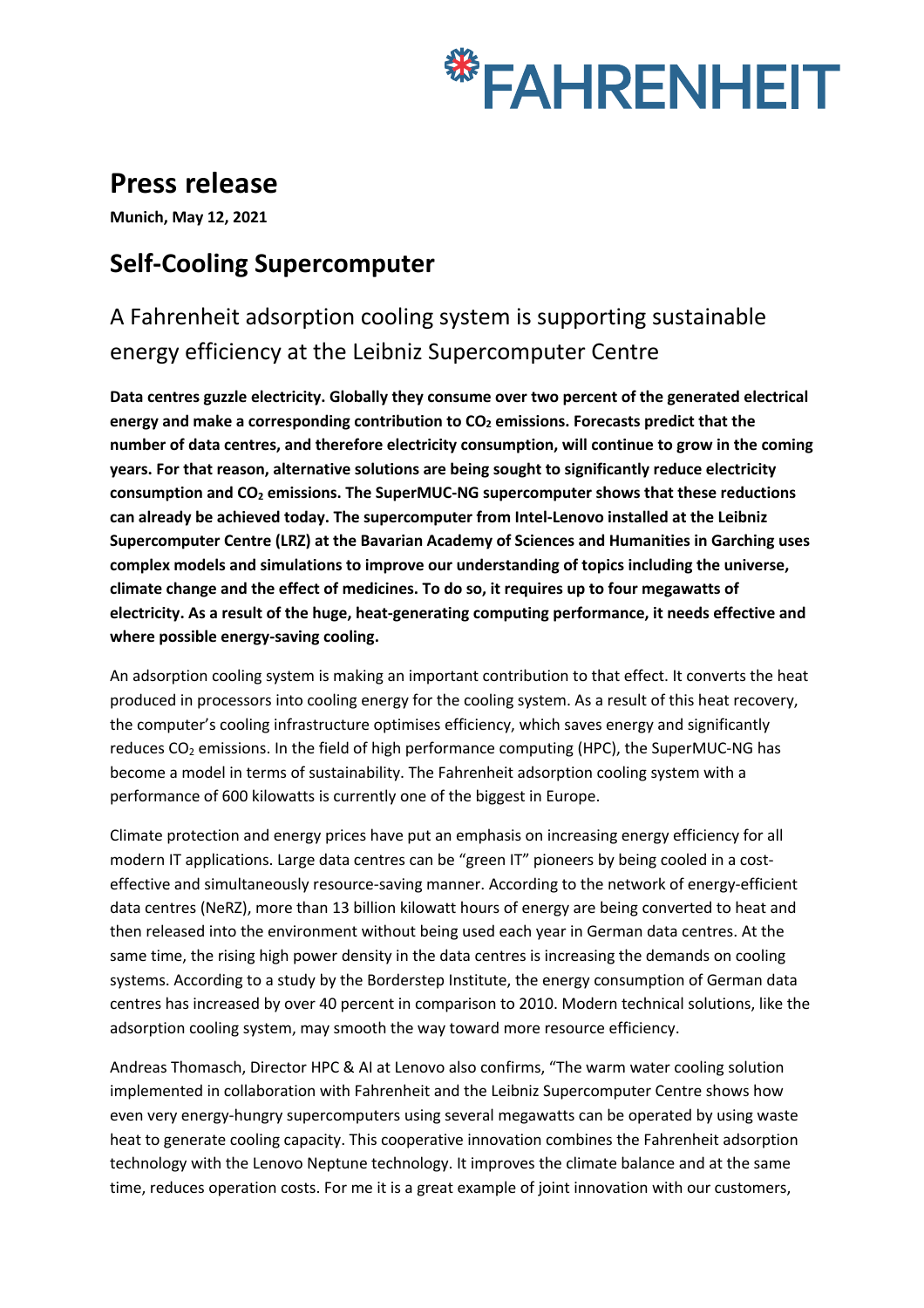fully in accordance with the Lenovo strategy 'From Exascale to Everyscale™'." He says that he is also confident that this combination of technology could also be made deployable for customers using less than one megawatt in order to design high performance computing so that it is permanently more sustainable.

## **Cooling saves electricity**

The warm water cooling system with a cooling performance of up to four megawatts of heat, cools the approximately 311,000 cores and memories of the SuperMUC-NG. The temperature of the warm water cooling system increases to up to 55 °C. This waste heat from the IT system can in turn be used to heat buildings during the colder months. Furthermore, the adsorption system uses the heat from the warm water to produce cooling energy. Thus, it cools the heated air from the remaining aircooled components using water-cooled rear doors, which function as air-water heat exchangers. To do so, water at a temperature of approx. 20°C and a maximum cooling capacity of approx. 0.6 megawatts is required. This heat recovery system saves up to 80 percent electricity during cooling compared to conventional cooling systems. Thus, the computer cools itself because the heat available from the processes enables the production of cold water.

Prof. Dr. Dieter Kranzlmüller, Head of the Leibniz Supercomputer Centre, emphasises the advantages of the cooling concept, "Computers do not use electricity. They simply convert electrical energy into heat energy and they do that very efficiently. At the LRZ, we have already been working for a long time with warm water cooling for our supercomputer and are interested in subsequently using the heat that is generated in the process. In this way we can operate our supercomputer centre as efficiently as possible. The deployment of the adsorption chillers is a very promising approach in this regard."

## **Clearly reduced CO2 emissions**

It all has an extremely positive impact on energy efficiency: only a very small proportion of electricity is used to cool the computer. SuperMUC-NG achieved the very low PUE (power usage efficiency) value of 1.08. Only eight-percent of the energy consumption of the total computer infrastructure require periphery systems, the rest is simply using energy from the computer. The special cooling infrastructure of the supercomputer thus also drastically reduces the  $CO<sub>2</sub>$  emissions associated with the computer. Comparatively, the SuperMUC-NG is very good: the sector average PUE value is 1.67.

## **Hybrid system for re-cooling**

The re-cooling of the adsorption system is performed by two separate hybrid re-coolers that can be operated in both wet and dry mode. The wet cooling ensures that the re-cooling temperature is lower than the outside temperature by way of evaporative cooling. This hybrid system saves energy and in the case of higher outside temperatures, it allows the deployment of a smaller cooling system. When operated dry, the re-coolers do not require any water, which lowers the water consumption of the system.

The technology from Fahrenheit is prize-winning: in 2018, its concept for adsorption cooling won the German Data Centre Prize in the air-conditioning and cooling category.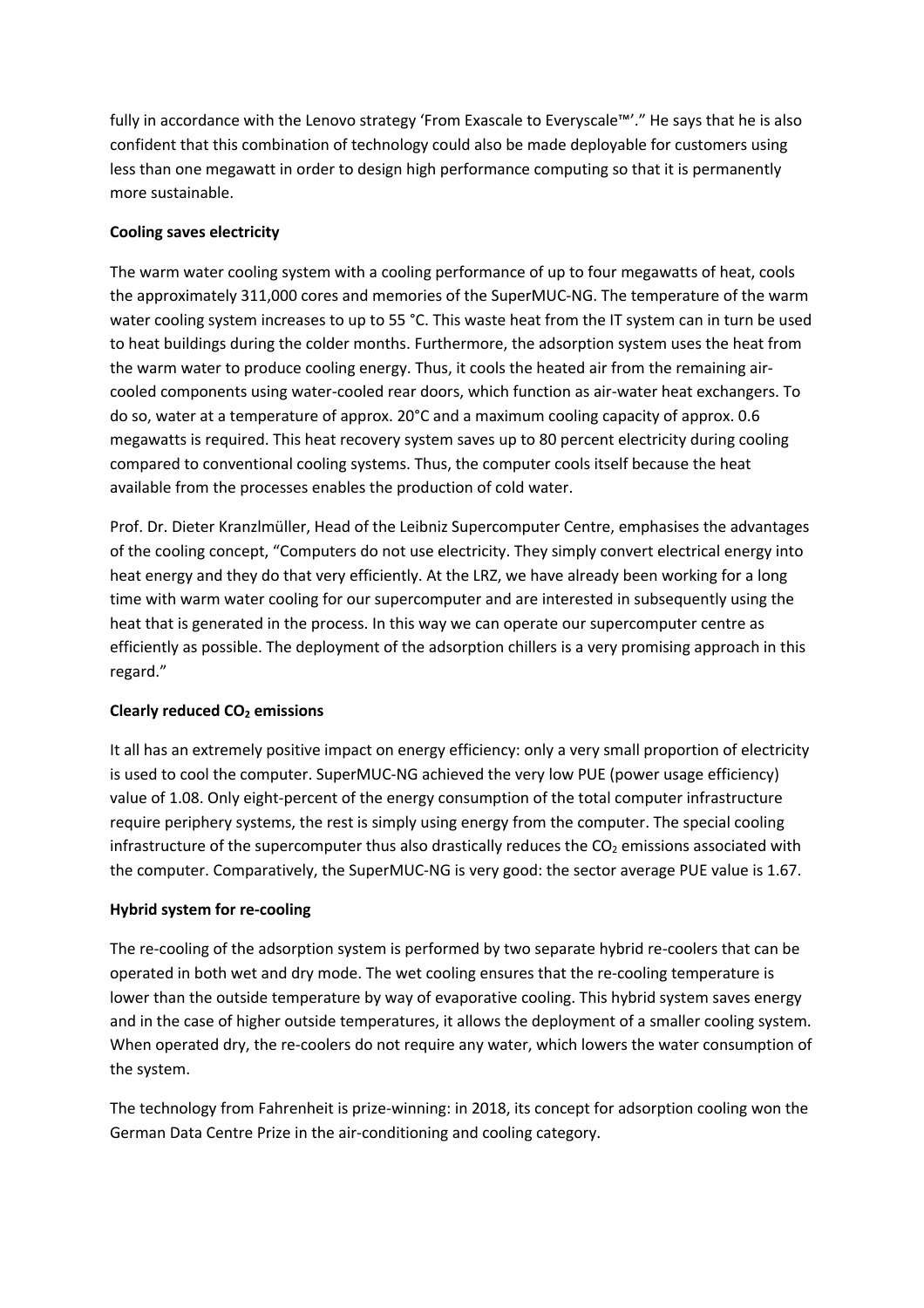### **Adsorption cooling works like this:**

The Fahrenheit adsorption cooling units work according to the principle of solid matter sorption, known as adsorption (from the Latin to suck (in)). Adsorption describes the enrichment of materials (gases or liquids) on the surface of a solid, the adsorber. In the adsorption process, water vapour from sorption material (silica gel or zeolite) is "sucked in" and adsorbed causing the water to vaporise and cooling energy to be generated. If the material is saturated, it is regenerated by applying heat. For the refrigerant, Fahrenheit uses pure water without synthetic refrigerants. The units allow a GWP (global warming potential) of zero to be achieved. The EU regulations on the fluorinated greenhouse gases (F-Gas regulation) are met without any problem.

Find more information on how adsorption works in this video.

An adsorption chiller cools water that is then used to air-condition rooms or to cool, e.g., machines, servers or other processes. The unique quality of adsorption cooling is that it uses heat, e.g., central heating or waste heat from machines, instead of electricity as the main input energy. Therefore, the adsorption chiller saves approximately 80 percent of electricity costs that would normally occur for an air-conditioning system or chiller.

#### **Photos:**



A Fahrenheit adsorption chiller converts the heat generated by the processors of the SuperMUC-NG supercomputer into cooling energy so that the computer uses it to cool itself.